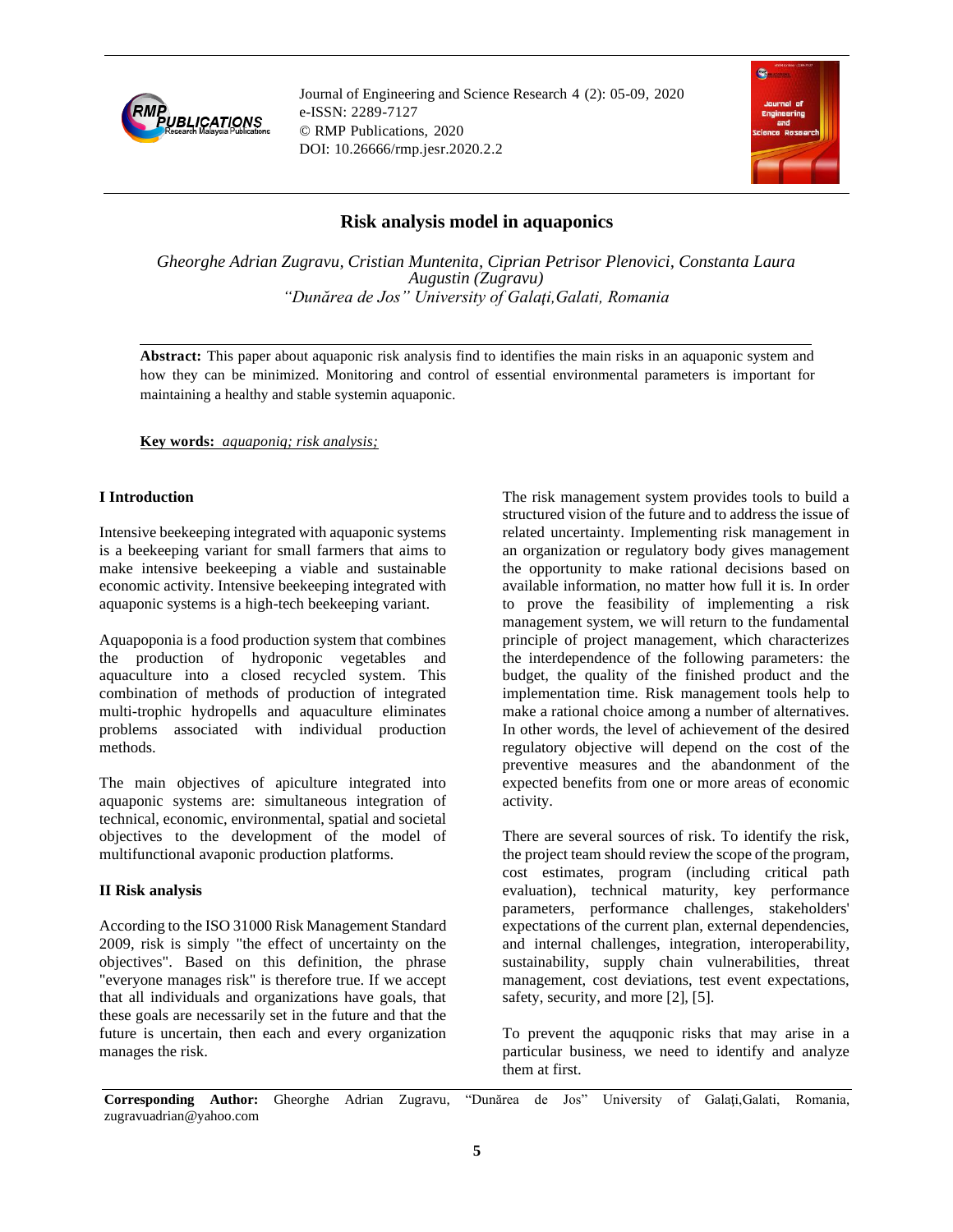Fish diseases

As in aquaculture, there is a risk of fish disease in aquapony. Fish diseases are many and can arise for various reasons, such as bacteria, viruses, parasites. Often these problems are triggered by the poor water quality or inadequate care of the aquaponic system. Fish are healthy when living in balance with their environment and potentially harmful elements in that environment.

Plant pests

One of the most common problems in aquapony is that of plants that can be easily attacked by pests that in turn destroy plants.

Failure to observe the water temperature control Unlike the domestic temperature of mammals that is regulated and practically stable, fish and other marine animals vary depending on the water they live in. So water temperature in aquapony is an impetus that should be taken into account to prevent problems that may arise in the future.

The oxygen level is too low

Fish and plants need a sufficient amount of oxygen to survive. If the latter have more oxygen (20%) in the environment they live, fish are less favored because they contain only 1% of O2 in water. For this reason, it is necessary to maintain in the water a quantity of oxygen that will favor the growth and the aquation of fish in the aquaponic system [8], 12].

• Unreasonable control of pH

pH measures acidity or alkalinity in water. Value 7 represents neutrality; below this value, the water is acidic, and above this value is basic. For survival, fish need a pH of between 5 and 9.

• High sodium levels

Sodium is of major importance in physical processes in the body. Fish, as well as other aquatic animals, take this mineral through the water they live in.

Unreasonable control of electrical conductivity

Water, irrespective of the source, contains, besides molecules of H2O (pure water) and a lot of other substances. As we purify water, conductivity decreases. The water conductivity gives us information about its chemical composition and its ion concentration and movement.

In order to ensure an adequate living environment for fish, plants and bacteria, account must be taken of the water parameters in which aquatic species live.

• Contamination of water

Water contamination is the process of changing the composition of water. It is necessary to take the necessary measures to prevent this risk, otherwise the aquaponic products will suffer.

• Risk monitoring

In order to maintain optimal conditions for tilapia cultivation, the main critical parameters are kept within the following limits: ammonia  $\left($ <1.5 mg  $\right/$  1), nitrate

(<150 mg / l), pH 6-8 (22  $\degree$  C - 30  $\degree$  C). Maintaining values hin these limits minimizes the risks in cultivation [3],[6].

Fish density and pathogen control

The quality of cultivation also depends on the density of the biomass. It is kept below 50 kg  $/$  m3 for the wellbeing of cultivation and for optimizing production [15], [17].

### • Feeding

Fish feeding is based on the levels suggested by the fish feed producer. It is recommended that the fish be fed 4 times a day [9], [13].

• Cleaning

Tank cleaning is done manually. Through this process, it is intended to obtain up to 75 tons / year of fish, tilapia and sustainable production that is not at risk [14], [16]. It is essential to maintain good water quality for proper growth of fish and plants. The optimum environment for growing fish and vegetables is not the same. Thus, environmental parameters must be kept in an area that is optimal for the entire production system.

The optimal values for tilapia are:

- pH: between 7 and 8
- Ammonia: less than  $1.5$  mg  $/1$ , preferably 0
- Nitrates: less than  $150$  mg  $/1$
- Oxygen: over 5 ppm [1], [5].

Vegetables require a pH between 6 and 7, ammonia is not harmful, and generally nitrates should be above 150 mg / l. Only micro nutrient that is not in sufficient quantity is iron, which at some point of cultivation needs to be added to the water so that the vegetables do not have a yellowish color. On the other hand, bacteria need a pH between 8 and 9 for optimal nitrification [7], [10]. Seeing all this, the risks we find in the system can be located in 3 different processes, which are:

- **Aquaculture**
- Bacterial nitrification
- Cultivation of plants
- Risks in the nitrification process

The nitrification process, the conversion of ammonium into nitrate, is necessary to maintain a healthy aquaponium environment. Nitrification releases hydrogen ions, thus reducing pH. Therefore, it is necessary to include a buffer system, which adds carbonates and / or hydroxides, to stabilize the system.

• pH risks

If nitrification does not work well, ammonium levels may rise above the maximum levels that negatively affect fish growth. If the fish are not in an optimal environment, they do not eat and the feed is accumulated in the mechanical filters and in the collecting tank, causing the oxygen level to drop, which is detrimental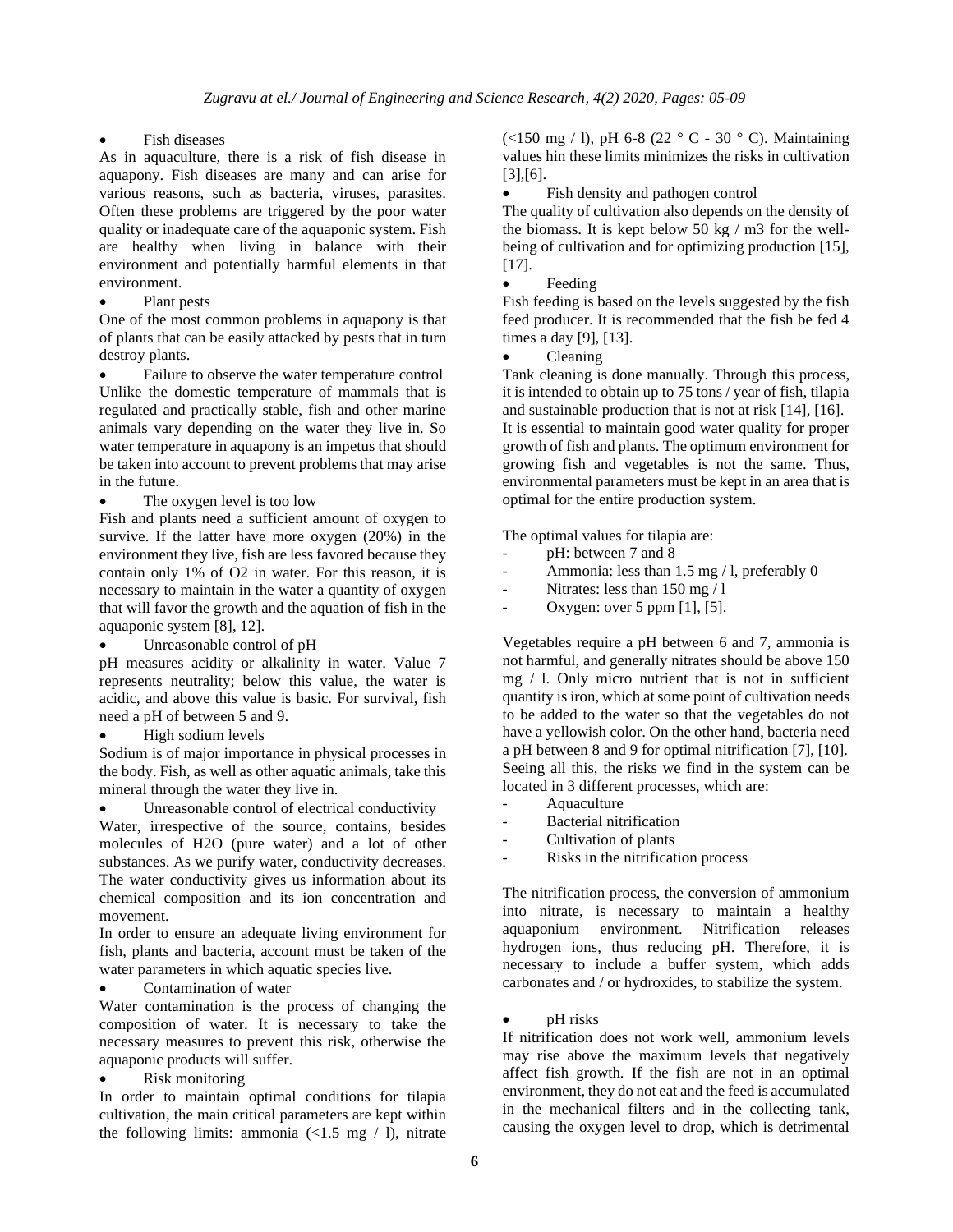to both fish and plants and low pH values, around 6,will cause inefficiencies in the nitrification process.

• Risks due to feeding

Optimum feeding is essential in the system, both for maintaining a balanced and healthy system, and for achieving optimal growth rates. Reducing feeds negatively affects the growth rate of the system, while overcharging directly affects water quality (increasing organic load, ammonia and oxygen depletion) and production costs by squandering fish feed.

#### Wear unit risks

This means that every day there is a high contribution of organic matter. Solid suspensions are separated by a mechanical filtration and settling system.

This installation of organic matter is called "dirt." It is very important to add effective cleaning systems and aeration in aquaponic systems to maintain good water quality [11].

#### **III Results and Discussions**

The intensive beekeeping integrated with aquaponiq system risk analysis model calculate the various bioeconomic inputs and the species characteristics. This data includes:

- Cohort growth to final grow-out;
- Mortality;
- FCR;
- Recovery rates from fish.
- Other key data information includes:
- Sale price of fish and vegetables;
- Type of product (live or processed);
- Number of tanks or ponds;
- Stock density;
- Cost of feed;
- Cost of fingerlings;
- Loan size and costs;
- Risk aversion (production assumptions incorporating learning curves);
- Harvesting planning charts;
- Water cost and use

For a business to run smoothly, the company needs to develop a business plan. The business plan is the basis for a successful business, being a planning tool and a guide for future work. Only a business can be funded on the basis of a credible business plan. This is a complex study that is being developed to start a business of modernizing technology by making investments, restructuring the business, etc.

The studies and information preceding the business plan elaboration refer to:

• the forecast of the internal and external market for the products to be obtained in the enterprise;

• technological forecasts on products or product groups; • product and / or activity marketing studies, etc.

For the future business planning, formalized in the business plan, the emphasis is on product characteristics, predictable prices, product marketing and sales promotion, packaging, handling, storage and shipping aspects. It is essential to take into account consumer requirements and competition.

The drafting of the business plan involves the following steps:

- collect the necessary information;
- the processing of the information;

- a business plan is developed that must contain "key information".

Achieving goals requires substantiating selected activities and optimizing resources.

The strategy of a firm must allow it to achieve a sustainable competitive advantage in each sector of activity.

The business plan's opportunity is determined by:

• the need to highlight the overall image of the business and to highlight its "strengths", which ensures that it obtains competitive advantages by mitigating the risks generated by "critical (weak) points";

• evaluating the success of the business in progress and achieving a clear picture of the feasibility of the proposed business;

• testing proposals made prior to commencing business startups so that the manager can make changes to the plan to increase revenue and / or reduce costs;

• the need to formalize strategic objectives to act systematically to achieve them, and to attract potential business partners;

• to highlight the company's eligibility conditions for financing from budget resources and the viability of investment projects in case of access to external nonreimbursable financial resources.

The beneficiary must demonstrate that it can pay off its scheduled debts and debts, without undermining the normal course of business and generating significant income. In particular, it is necessary to have outlets for the products of the project. They must be certified by market studies and included in the business plan.

The project subject to the business plan and / or feasibility study must comply with the European Union environmental, hygiene and animal welfare rules, and the beneficiary unit (firm) must comply with national standards in terms of size and other eligibility conditions.

• ensuring the sources of financing the business;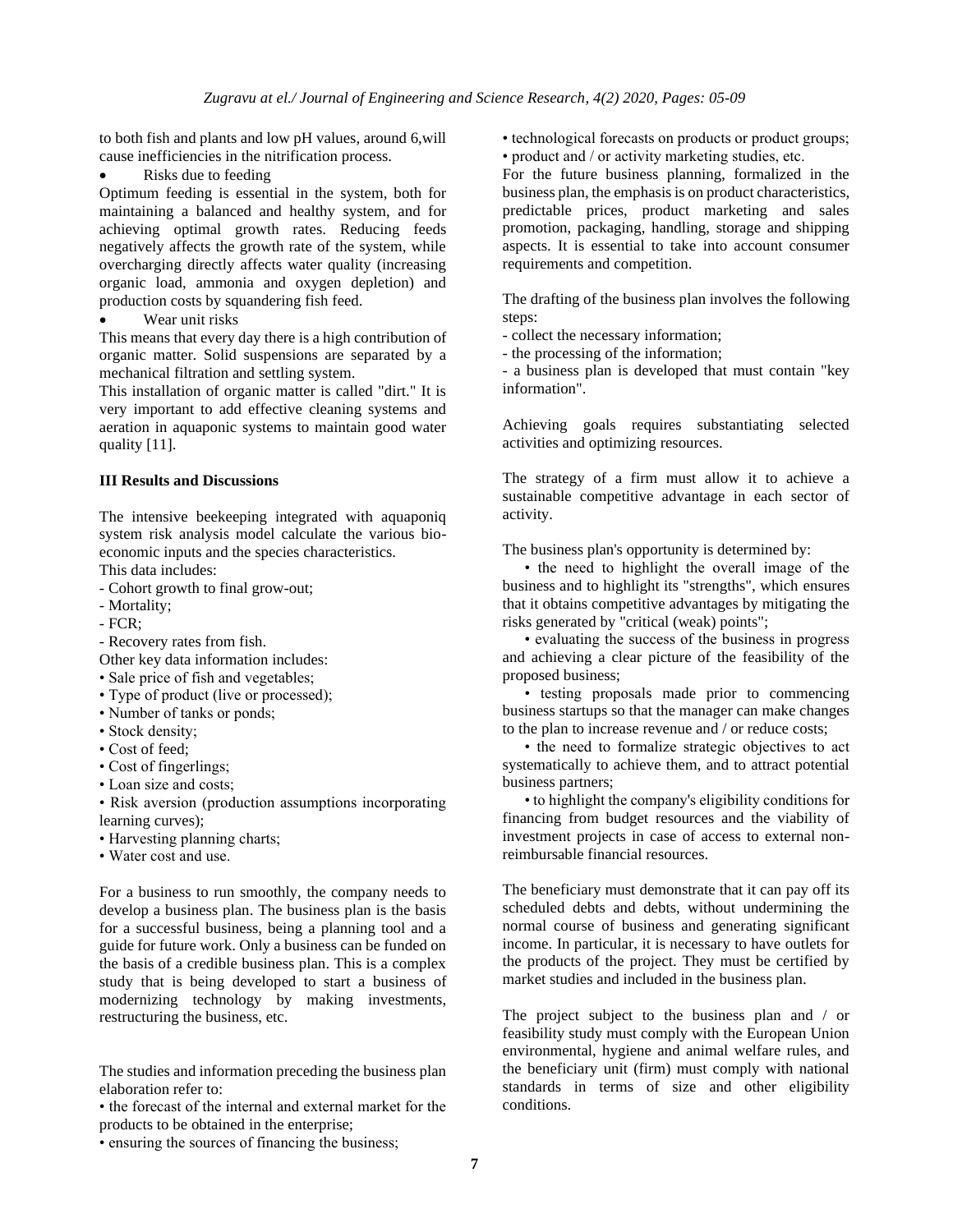The business plan addresses correlated activities of production, marketing and financial, using quantification methods and technical and economicfinancial indicators for the analysis of the previous period and for design.

The quality of the business plan depends on the quality of the concept and the effort made for its success. The success of a business plan is based on good evidence that contains sufficient information to fully analyze the business. The information from the company's recent years of activity, expressed both physically and in value, offers credibility to the projections of the business plan. Designing future results based on past experience gives the business plan a higher degree of credibility and a greater chance of success.

In the case of a new business, the design of future business should be based on correct revenue and expense budgets, industry-specific estimates and standards.

# **IV Conclusions**

Aquaponic risk analysis aims to determine the economic condition of the company, its evolution in recent years and the causes that have influenced the results obtained. A good diagnostic analysis ensures choosing the optimal strategic option and the credibility of the business plan.

# **Acknowledgment**

Project H2020-MSCA-RISE-2014 No. 645691: Researches on the potential conversion of conventional fish farms into organic by establishing a model and good practice guide.

### **References**

- [1] Addy, M.M., Kabir, F., Zhang, R., Lu, Q., Deng, X., Current, D., Griffith, R., Ma, Y., Zhou, W., Chen, P., Ruan, R., 2017. Co-cultivation of microalgae in aquaponic systems. Bioresource Technology, 245: 27-34.
- [2] Adler, P.R., J.K. Harper, E.W. Wade, F. Takeda and S.T. Summerfelt, 2000. Economic analysis of an aquaponic system for the integrated production of rainbow trout and plants. International Journal of Recirculating Aquaculture. 1(1): 15-34.
- [3] Bhatnagar A and P Devi, 2013. Water quality guidelines for the management of pond fish culture. International Journal of Environmental Science, 3: 6.
- [4] Bosma, R.H., Lacambra, L., Landstra, Y., Perini, C., Poulie, J., Schwaner, M.J., Yin, Y., 2017. The financial feasibility of producing fish and vegetables through aquaponics. Aquacultural Engineering, 78:146-154.
- [5] Francis-Floyd R, C Watson, D Petty and DB Pouder, 2009. Ammonia in aquatic systems (Univ. Florida, Dept. Fisheries Aquatic Sci., Florida Coop. Ext. Serv. FA-16), <http://edis.ifas.ufl.edu/FA031>. Date of Access 01 January, 2015.
- [6] Graber, A., Junge, R., 2009. Aquaponic Systems: Nutrient recycling from fish wastewater by vegetable production. Desalination, Volume 246, Issue 1:147-156.
- [7] Kotzen B. and S. Appelbaum. 2010. An investigation of aquaponics using brackish water resources in the Negev Desert. Journal of Applied Aquaculture 22: 297-320.
- [8] Lal R, 2013. Beyond Intensification. In: Paper presentation at the ASA, CSSA, & SSSA international annual meetings, Tampa, Florida, USA.
- [9] Liang, J.Y., Chien, Y.H., 2013. Effects of feeding frequency and photoperiod on water quality and crop production in a tilapia–water spinach raft aquaponics system. International Biodeterioration and Biodegradation, Volume 85: 693-700.
- [10] Radosavljević V., M. Ćirković, D. Ljubojević, D. Jakić-Dimić, Z. Marković, J. Žutić, and V. Milićević. 2014. Searching for solutions in aquaculture: aquaponics. Arhiv veterinarske medicine 7: 71 – 78.
- [11] Ragnheidur Thorarinsdottir, 2015, *Report on design and risk analysis D2.3 Ecoponics –* Co-funded by the Eco-Innovation Initiative of the European Unuion;
- [12] Rakocy, J. E., Masser, M.P., Losordo, T.M., 2006. Recirculating aquaculture tank production systems: aquaponics-integrating fish and plant culture. SRAC , Volume 454: 1-16.
- [13] Rakocy, J.E., 1999. Aquaculture engineering the status of aquaponics, part 1. Aquacult. Magaz, 25(4): 83-88.
- [14] Salam, M.A., 2012, Raft Aquaponics for sustainable fish and vegetable production from high density fish pond. 5th Bi-annual Fisheries Conference and Research Fair 2012, Bangladesh